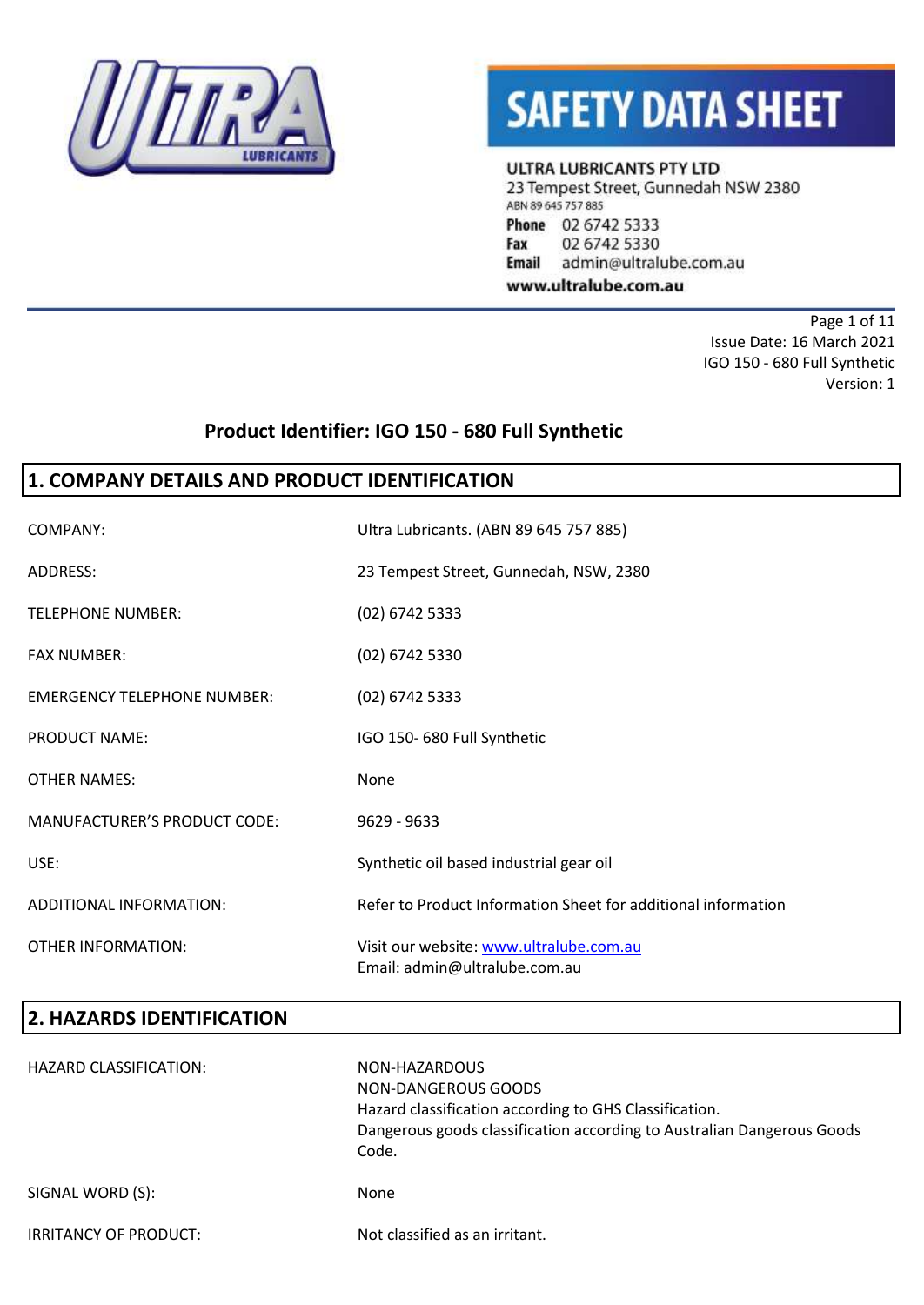



ULTRA LUBRICANTS PTY LTD

23 Tempest Street, Gunnedah NSW 2380 ABN 89 645 757 885 Phone 02 6742 5333 Fax 02 6742 5330 Email admin@ultralube.com.au

www.ultralube.com.au

Page 2 of 11 Issue Date: 16 March 2021 IGO 150 - 680 Full Synthetic Version: 1

| 2. HAZARDS IDENTIFICATION (CONT.) |                                                                                                                                                                                                                                                                                                         |  |
|-----------------------------------|---------------------------------------------------------------------------------------------------------------------------------------------------------------------------------------------------------------------------------------------------------------------------------------------------------|--|
| SENSITISATION OF PRODUCT:         | Not known to be a sensitiser.                                                                                                                                                                                                                                                                           |  |
| TERATOGENICITY:                   | No teratogenic effects known.                                                                                                                                                                                                                                                                           |  |
| OTHER INFORMATION:                | Used oils may contain harmful impurities that have accumulated during use.<br>The concentration of such impurities will depend on use and they may<br>present risks to health and environment on disposal. All used oils should be<br>handled with caution and skin contact avoided as far as possible. |  |

## **3. IDENTIFICATION / COMPOSITION OF INGREDIENTS**

CHEMICAL CHARACTERISTICS**:** Liquid

INGREDIENTS:-

| CHEMICAL ENTITY:                           | CAS No.    | PROPORTION |
|--------------------------------------------|------------|------------|
| Hydrogenated polydecene                    | 68037-01-4 | > 85%      |
| Ingredients determined not to be hazardous | Mixture    | To 100%    |

OTHER INFORMATION: The petroleum oils in this product contain less than 3% DMSO extract as measured by IP 346 test method.

### **4. FIRST AID MEASURES**

#### **HEALTH EFFECTS**

SWALLOWED: If a large quantity is ingested seek immediate medical attention. Give water to drink. DO NOT induce vomiting. If vomiting occurs get immediate medical attention due to aspiration into lungs risk. EYE: Immediately irrigate with copious amounts of water for at least 15 minutes. Eyelids to be held open. In all cases of eye contamination it is a sensible precaution to seek medical advice.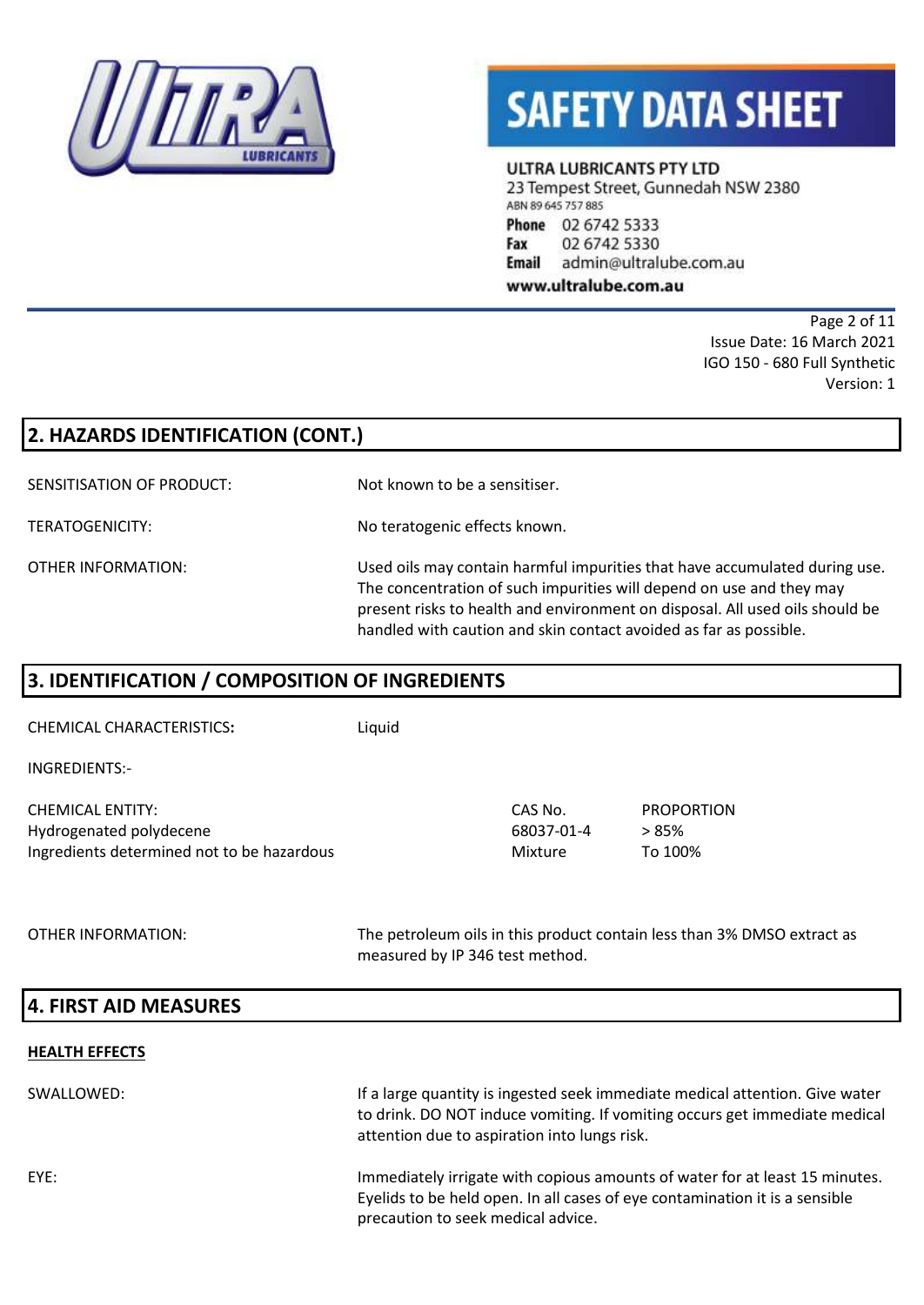

#### ULTRA LUBRICANTS PTY LTD

23 Tempest Street, Gunnedah NSW 2380 ABN 89 645 757 885 Phone 02 6742 5333 Fax 02 6742 5330 **Email** admin@ultralube.com.au

www.ultralube.com.au

Page 3 of 11 Issue Date: 16 March 2021 IGO 150 - 680 Full Synthetic Version: 1

## **4. FIRST AID MEASURES (CONT.)**

| SKIN:                        | Remove contaminated clothing and wash skin thoroughly with plenty of soap<br>and water. High pressure injection through the skin requires URGENT<br>medical attention for possible incision, irrigation and/or debridement.<br>Contact with molten material will require treatment by a physician for burns<br>(Do not remove material).                                                                                                                                                                                             |
|------------------------------|--------------------------------------------------------------------------------------------------------------------------------------------------------------------------------------------------------------------------------------------------------------------------------------------------------------------------------------------------------------------------------------------------------------------------------------------------------------------------------------------------------------------------------------|
| INHALED:                     | Remove victim from exposure to fresh air – avoid becoming a casualty. Allow<br>patient to assume most comfortable position and keep warm. Keep at rest<br>until fully recovered. Seek medical advice if effects persist. If breathing<br>laboured and patient cyanotic (blue), ensure airways are clear and have<br>qualified person give oxygen through face mask. If breathing has stopped<br>apply artificial respiration at once. In the event of cardiac arrest, apply<br>external cardiac massage and seek urgent medical aid. |
| <b>FIRST AID FACILITIES:</b> | Normal washroom facilities are generally suitable. Ensure an eye wash<br>station and safety shower is available and ready for use.                                                                                                                                                                                                                                                                                                                                                                                                   |
| <b>ADVICE TO DOCTOR:</b>     | Treat symptomatically.                                                                                                                                                                                                                                                                                                                                                                                                                                                                                                               |
| OTHER INFORMATION:           | Keep water and mild soap near work site.                                                                                                                                                                                                                                                                                                                                                                                                                                                                                             |

### **5. FIRE FIGHTING MEASURES**

#### **FIRE/EXPLOSION HAZARD**

| <b>HAZARDS OF USE/STORAGE:</b>           | Product is a C2 combustible liquid according to AS 1940. This product is<br>combustible if preheated.                                                                                                         |
|------------------------------------------|---------------------------------------------------------------------------------------------------------------------------------------------------------------------------------------------------------------|
| <b>HAZARDS FROM COMBUSTION PRODUCTS:</b> | Combustion products may include: oxides of carbon, nitrogen and sulphur, a<br>complex mixture of airborne unidentified organic and inorganic solid and<br>liquid particulates.                                |
| FIRE-FIGHTING RECOMMENDATIONS:           | If safe to do so, remove containers from path of fire. Keep storage tanks,<br>pipelines, containers, fire exposed surfaces, etc. cool with water spray. Avoid<br>spreading liquid and fire by water flooding. |
| PRECAUTION:                              | Do not use water jet. Water may cause splattering.                                                                                                                                                            |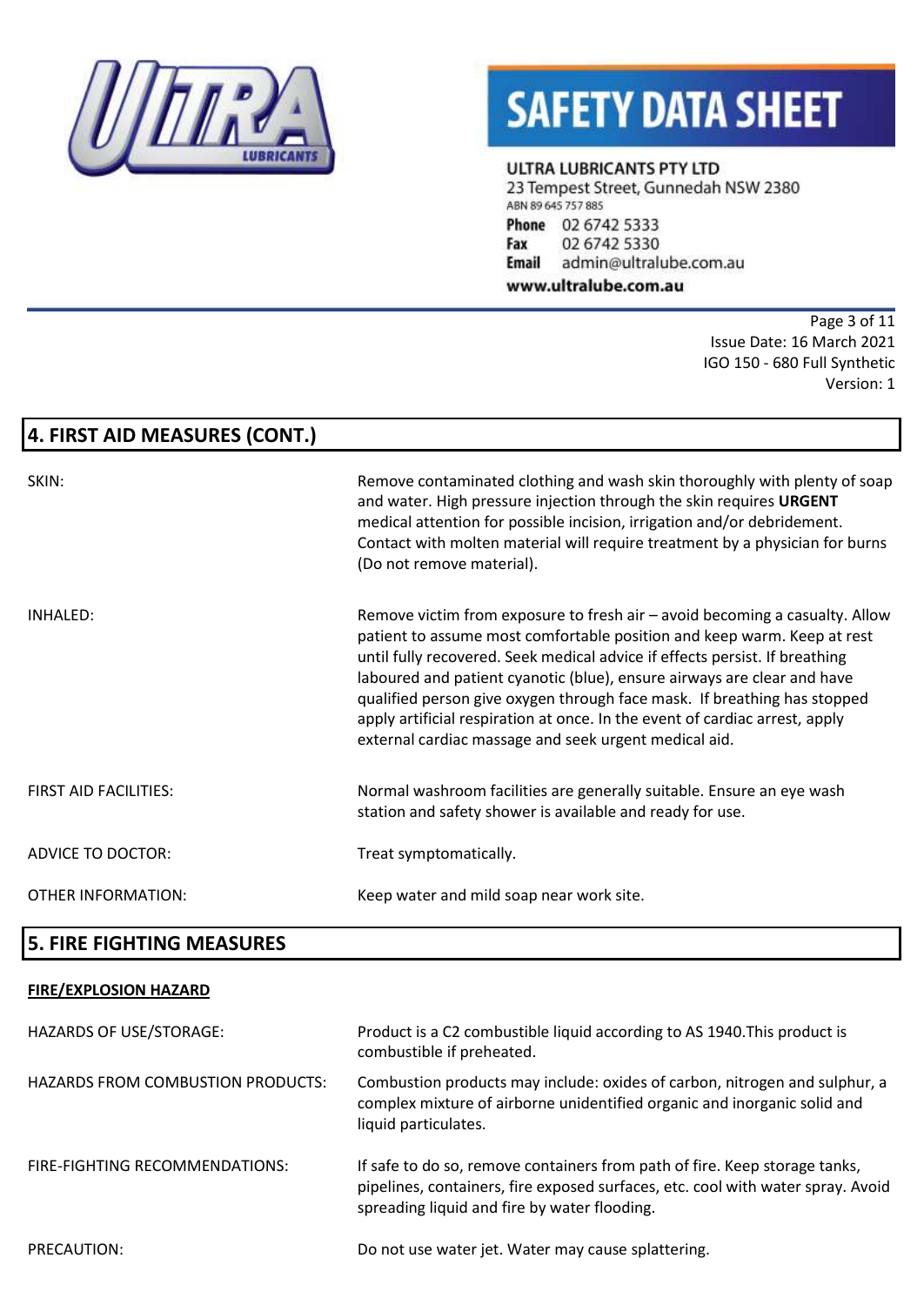

#### ULTRA LUBRICANTS PTY LTD

23 Tempest Street, Gunnedah NSW 2380 ABN 89 645 757 885 Phone 02 6742 5333 Fax 02 6742 5330 **Email** admin@ultralube.com.au

www.ultralube.com.au

Page 4 of 11 Issue Date: 16 March 2021 IGO 150 - 680 Full Synthetic Version: 1

| <b>5. FIRE FIGHTING MEASURES</b>      |                                                                                                                                                                                                                                                                                                                                                                                                                                                                                                                                                                                                   |
|---------------------------------------|---------------------------------------------------------------------------------------------------------------------------------------------------------------------------------------------------------------------------------------------------------------------------------------------------------------------------------------------------------------------------------------------------------------------------------------------------------------------------------------------------------------------------------------------------------------------------------------------------|
| SUITABLE EXTINGUISHING MEDIA:         | Use foam, sand, carbon dioxide or dry chemical.                                                                                                                                                                                                                                                                                                                                                                                                                                                                                                                                                   |
| <b>PROTECTIVE MEASURES:</b>           | Fire fighters should wear self-contained breathing apparatus if risk of<br>exposure to products of combustion.                                                                                                                                                                                                                                                                                                                                                                                                                                                                                    |
| <b>REACTIVITY:</b>                    | May react with strong oxidising agents.                                                                                                                                                                                                                                                                                                                                                                                                                                                                                                                                                           |
| <b>6. ACCIDENTAL RELEASE MEASURES</b> |                                                                                                                                                                                                                                                                                                                                                                                                                                                                                                                                                                                                   |
| <b>SPILLS &amp; DISPOSAL:</b>         | Slippery when spilt. Avoid accidents, clean up immediately.                                                                                                                                                                                                                                                                                                                                                                                                                                                                                                                                       |
|                                       | CLEAN-UP PROCEDURE - SMALL SPILLS (20L or less): Absorb or contain liquid<br>with sand, earth or spill control material. Shovel up using non-sparking tools<br>and place in a sound labelled sealable container for subsequent safe disposal.<br>Place leaking containers in a sound labelled drum. Scrub contaminated<br>surfaces with detergent solution. Retain washings as contaminated waste.                                                                                                                                                                                                |
|                                       | CLEAN-UP PROCEDURES - LARGE SPILLS (Greater than 20L): Transfer to a<br>sound labelled, sealable container for product recovery or safe disposal.<br>Treat residues as for small spills.                                                                                                                                                                                                                                                                                                                                                                                                          |
|                                       | PERSONAL PRECAUTIONS: Extinguish naked flames. Remove ignition sources.<br>No smoking. Avoid sparks. Take precautionary measures against static<br>discharges. Avoid contact with skin, eyes and clothing. Evacuate the area of<br>non-essential personnel. Shut off leaks, if possible without personal risk. Do<br>not breathe vapours. Ventilate contaminated area thoroughly. Dispose of                                                                                                                                                                                                      |
| <b>OTHER INFORMATION:</b>             | PROCEDURES IN CASES OF LEAKAGE OR BREAKAGE: Stop the source of the<br>leak or release and contain spill if possible. Ventilate area. Use respirator and<br>protective clothing outlined in this MSDS. Cover spill with inert absorbent<br>earth. Use a stiff brush to mix thoroughly. Sweep up and place in a sound<br>labelled disposable container. Scrub contaminated area with detergent and<br>water using a stiff brush. Pick up liquid with additional absorbent material<br>and place in a sound labelled disposable container. Prevent contamination of<br>groundwater or surface water. |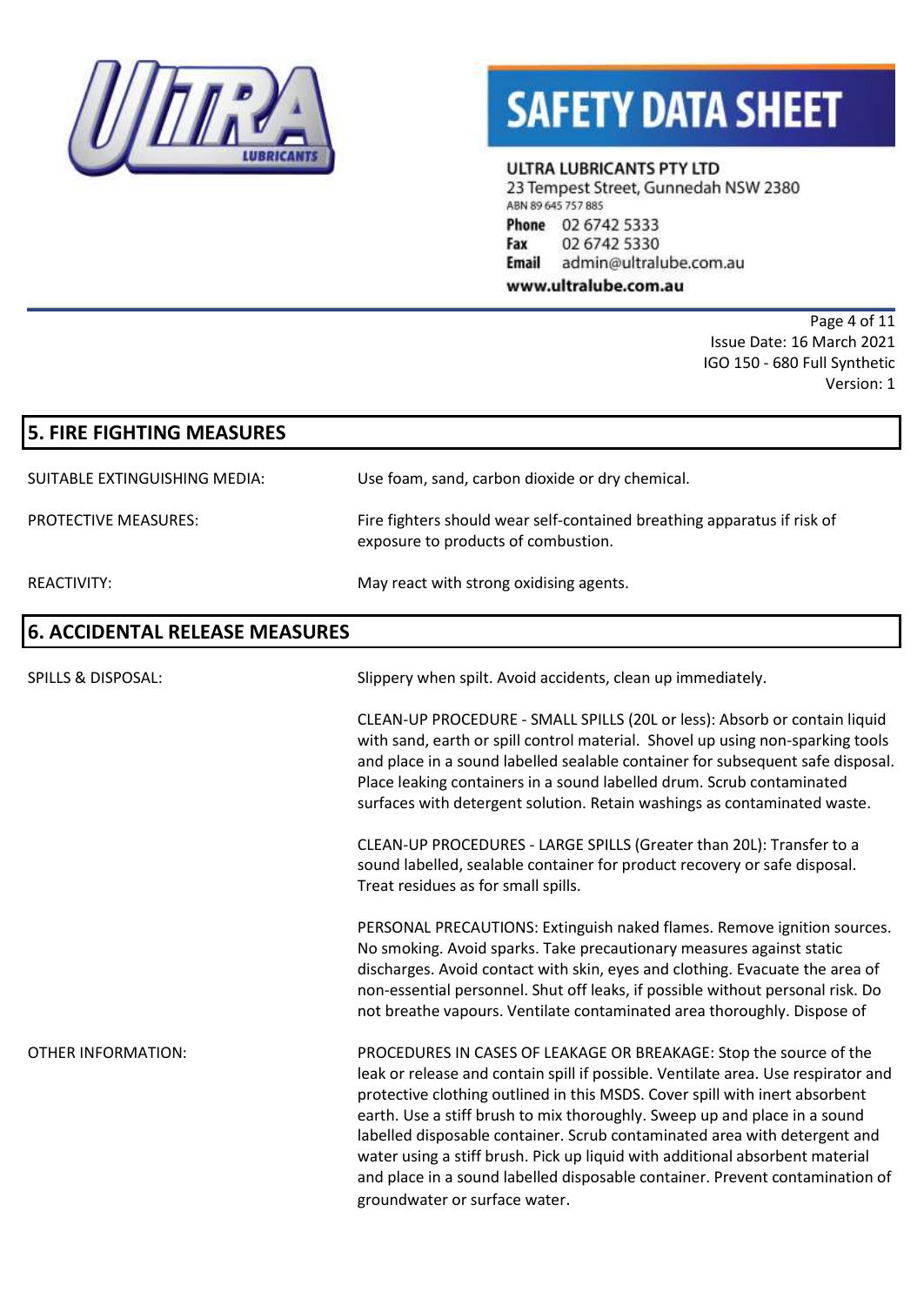

#### ULTRA LUBRICANTS PTY LTD

23 Tempest Street, Gunnedah NSW 2380 ABN 89 645 757 885 Phone 02 6742 5333 Fax 02 6742 5330 **Email** admin@ultralube.com.au

www.ultralube.com.au

Page 5 of 11 Issue Date: 16 March 2021 IGO 150 - 680 Full Synthetic Version: 1

## **7. HANDLING AND STORAGE**

| PRECAUTIONS FOR SAFE HANDLING: | When handling product in drums, safety footwear should be worn and<br>proper handling equipment should be used. Prevent spillages. Ensure the<br>appropriate personal protective equipment is used when handling this<br>product. Ensure high level of personal hygiene is maintained when using this<br>product. That is; always wash hands before eating, drinking smoking or using<br>the toilet. |
|--------------------------------|------------------------------------------------------------------------------------------------------------------------------------------------------------------------------------------------------------------------------------------------------------------------------------------------------------------------------------------------------------------------------------------------------|
| SAFE STORAGE CONDITIONS:       | Keep containers closed at all times. Store in a cool place out of direct<br>sunlight. Store away from oxidising agents. Check containers regularly for<br>leaks.                                                                                                                                                                                                                                     |
| <b>CORROSIVENESS:</b>          | Not corrosive.                                                                                                                                                                                                                                                                                                                                                                                       |
| <b>STORAGE REGULATIONS:</b>    | Store in a well ventilated place away from ignition sources, oxidising agents,<br>foodstuffs and clothing.<br>Keep containers closed when not in use.<br>Refer to AS 1940 - The Storage and Handling of Flammable Liquids, and<br>NOHSC: 1015 – National Standard for Storage and Handling of Workplace<br>Dangerous Goods for further information.                                                  |

## **8. EXPOSURE CONTROLS / PERSONAL PROTECTION**

| NATIONAL EXPOSURE STANDARDS: | No exposure standard has been established for this product. NOHSC<br>Exposure Standard: Oil mists – time weighted average (TWA) 5 mg/m <sup>3</sup> is<br>recommended.                                                                                                                                                                                                            |
|------------------------------|-----------------------------------------------------------------------------------------------------------------------------------------------------------------------------------------------------------------------------------------------------------------------------------------------------------------------------------------------------------------------------------|
| OTHER EXPOSURE INFORMATION:  | Exposure Standard means the average concentration of a particular<br>substance in the worker's breathing zone, exposure to which, according to<br>current knowledge, should not cause adverse health effects nor cause undue<br>discomfort to nearly all workers. It can be of three forms; time-weighted<br>average (TWA), peak limitation, or short term exposure limit (STEL). |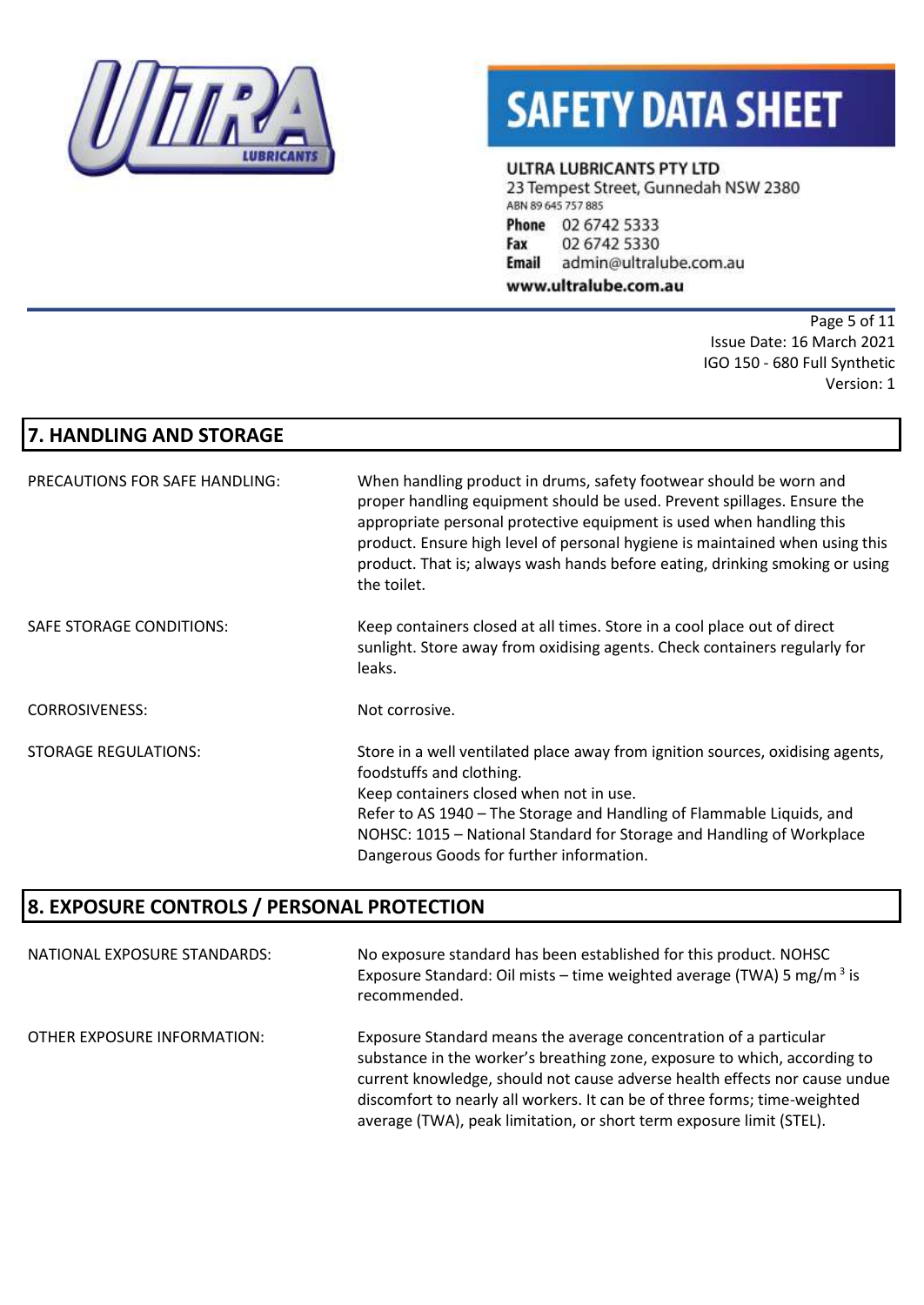

ULTRA LUBRICANTS PTY LTD

23 Tempest Street, Gunnedah NSW 2380 ABN 89 645 757 885 Phone 02 6742 5333 Fax 02 6742 5330 **Email** admin@ultralube.com.au

www.ultralube.com.au

Page 6 of 11 Issue Date: 16 March 2021 IGO 150 - 680 Full Synthetic Version: 1

## **8. EXPOSURE CONTROLS / PERSONAL PROTECTION (CONT)**

| <b>ENGINEERING CONTROLS:</b>        | Maintain concentration below recommended exposure limit. Special<br>ventilation is not normally required. However, in the operation of certain<br>equipment or at elevated temperatures mists or vapour may be generated<br>and localised exhaust ventilation should be provided to maintain<br>airborne concentration levels below the exposure standard or the<br>Manufacturer's recommended exposure standard.                                                                                                            |
|-------------------------------------|------------------------------------------------------------------------------------------------------------------------------------------------------------------------------------------------------------------------------------------------------------------------------------------------------------------------------------------------------------------------------------------------------------------------------------------------------------------------------------------------------------------------------|
| <b>RESPIRATORY PROTECTION:</b>      | A respirator is not normally required. Airborne concentrations should<br>be kept at lowest level possible. If vapours, mists or dusts are<br>generated and the recommended exposure limit for the product is<br>exceeded, use appropriate AS/NZS 1715/1716 approved half -face<br>filter respirator suitable for organic vapours or air supplied respirator<br>are worn. Air supplied respirators should always be worn when the<br>airborne concentration of the contaminant or the oxygen content of<br>the air is unknown |
| <b>EYE PROTECTION:</b>              | Safety glasses, goggles or face shield as appropriate.                                                                                                                                                                                                                                                                                                                                                                                                                                                                       |
| <b>HAND PROTECTION:</b>             | Wear gloves of impervious material such as PVC, neoprene or nitrile<br>gloves.                                                                                                                                                                                                                                                                                                                                                                                                                                               |
| <b>FOOTWEAR:</b>                    | Enclosed footwear.                                                                                                                                                                                                                                                                                                                                                                                                                                                                                                           |
| <b>BODY PROTECTION:</b>             | Overalls or similar protective apparel.                                                                                                                                                                                                                                                                                                                                                                                                                                                                                      |
| <b>HYGIENE MEASURES:</b>            | Always wash hands before eating, drinking, smoking or using the toilet.<br>If contamination occurs, change clothing. Launder contaminated<br>clothing before reuse. Discard internally contaminated gloves.                                                                                                                                                                                                                                                                                                                  |
| <b>SPECIAL PROTECTIVE MEASURES:</b> | The product will not burn unless preheated. Isolate from sources of<br>heat, naked flames or sparks.                                                                                                                                                                                                                                                                                                                                                                                                                         |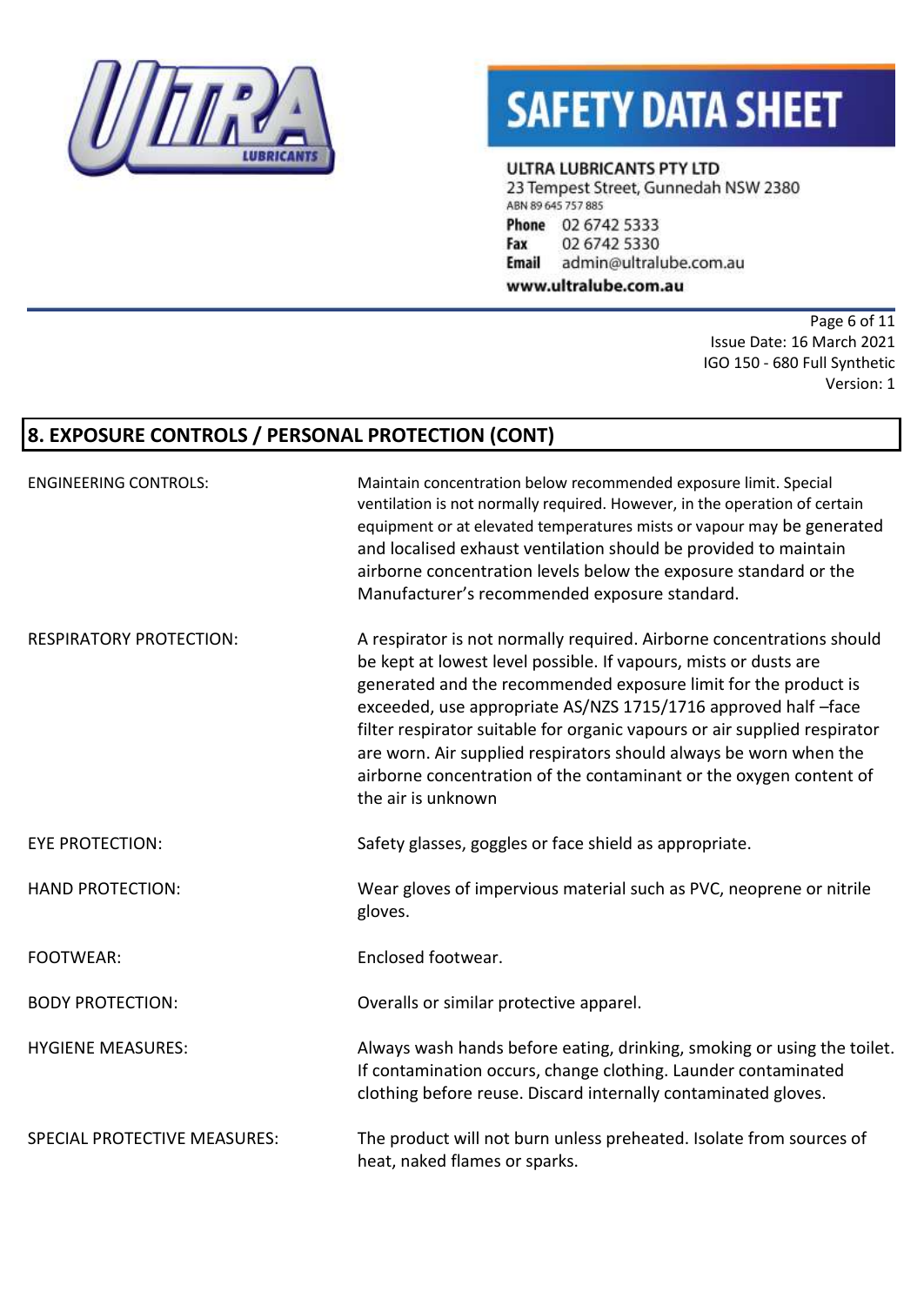

#### ULTRA LUBRICANTS PTY LTD

23 Tempest Street, Gunnedah NSW 2380 ABN 89 645 757 885 Phone 02 6742 5333 Fax 02 6742 5330 **Email** admin@ultralube.com.au

www.ultralube.com.au

Page 7 of 11 Issue Date: 16 March 2021 IGO 150 - 680 Full Synthetic Version: 1

| 9. PHYSICAL AND CHEMICAL PROPERTIES               |                                                                  |  |
|---------------------------------------------------|------------------------------------------------------------------|--|
| FORM:                                             | Liquid                                                           |  |
| APPEARANCE:                                       | Clear and bright liquid.                                         |  |
| COLOUR:                                           | Clear amber/brown                                                |  |
| ODOUR:                                            | Mild                                                             |  |
| <b>MELTING POINT:</b>                             | Less than 0°C                                                    |  |
| <b>BOILING POINT:</b>                             | Greater than 300°C                                               |  |
| DENSITY @ 15°C (kg/L):                            | $0.843 - 0.852$                                                  |  |
| FLASHPOINT (ASTM D-93), Closed Cup:               | $>150^{\circ}$ C                                                 |  |
| FLAMMABILITY LIMITS -LOWER:                       | Approximately 1.5%                                               |  |
| <b>FLAMMABILITY LIMITS - UPPER:</b>               | Approximately 6.0%                                               |  |
| FLAMMABILITY:                                     | Combustible Liquid C2 according to AS 1940.                      |  |
| <b>SOLUBILITY IN WATER:</b>                       | Not soluble.                                                     |  |
| SOLUBILITY IN ORGANIC SOLVENTS:                   | Soluble in petroleum solvents.                                   |  |
| <b>VAPOUR PRESSURE:</b>                           | Less than 0.1 kPa                                                |  |
| VAPOUR DENSITY (Air = 1):                         | Greater than 2.0                                                 |  |
| VISCOSITY @ 40 $^{\circ}$ C (mm <sup>2</sup> /s): | 150 - 680                                                        |  |
| <b>EVAPORATION RATE:</b>                          | Less than 1 (n-butyl acetate = $1$ )                             |  |
| <b>AUTO-IGNITION TEMPERATURE:</b>                 | Greater than 250°C                                               |  |
| <b>EXPLOSION PROPERTIES:</b>                      | Not considered an explosion risk under normal conditions of use. |  |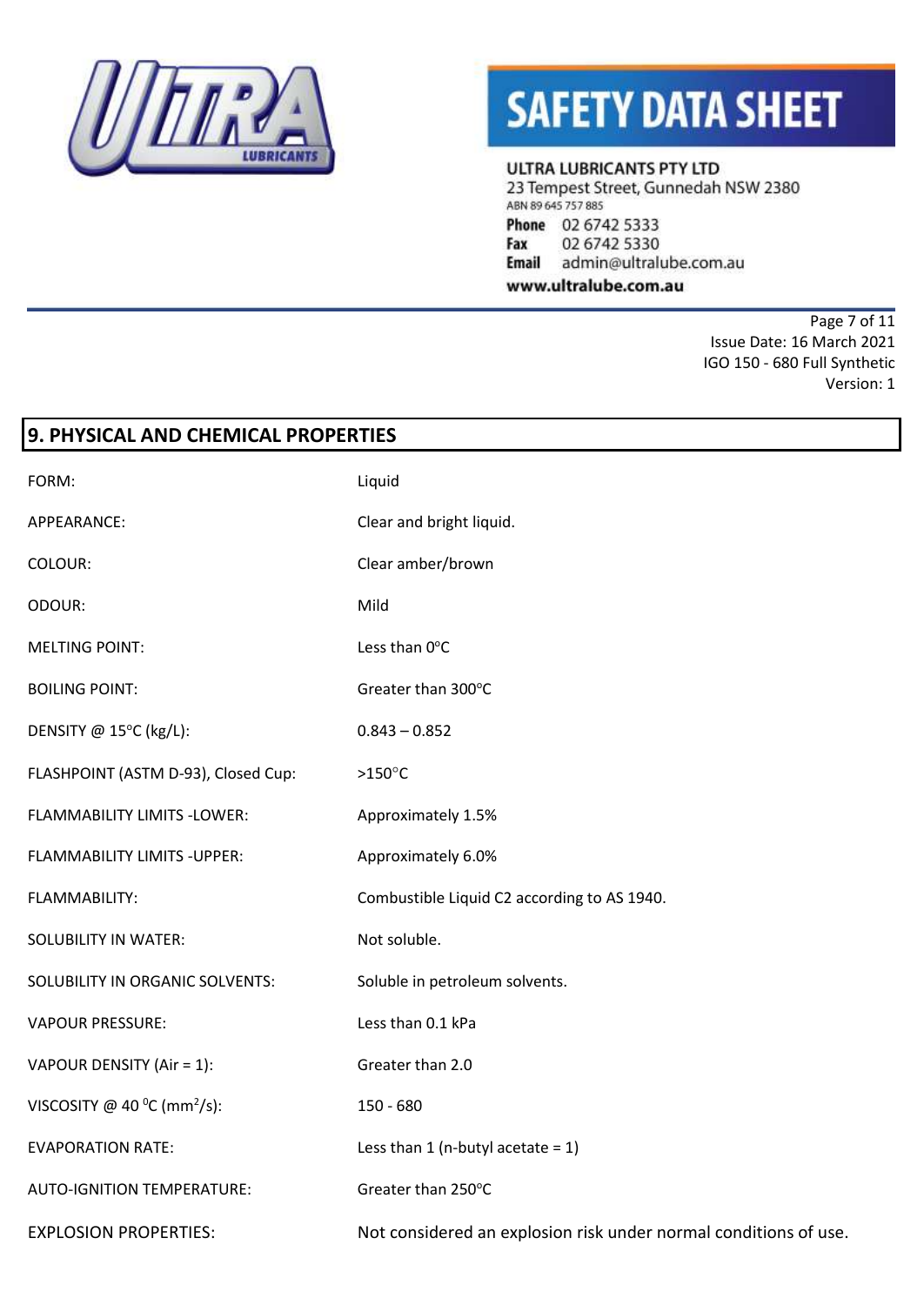

#### **ULTRA LUBRICANTS PTY LTD**

23 Tempest Street, Gunnedah NSW 2380 ABN 89 645 757 885 Phone 02 6742 5333 Fax 02 6742 5330 **Email** admin@ultralube.com.au www.ultralube.com.au

> Page 8 of 11 Issue Date: 16 March 2021 IGO 150 - 680 Full Synthetic Version: 1

## **9. PHYSICAL AND CHEMICAL PROPERTIES (CONT.)**

OTHER INFORMATION: These physical data and other properties do not constitute a specification

### **10. STABILITY AND REACTIVITY**

| CHEMICAL STABILITY:      | Stable under normal conditions of use.                           |
|--------------------------|------------------------------------------------------------------|
| CONDITIONS TO AVOID:     | Heat, direct sunlight, open flames or other sources of ignition. |
| INCOMPATIBLE MATERIALS:  | Strong oxidising agents.                                         |
| HAZARDOUS REACTIONS:     | Will react with strong oxidising agents.                         |
| HAZARDOUS POLYMERISTION: | Will not occur.                                                  |

### **11. TOXICOLOGICAL INFORMATION**

| TOXICOLOGY INFORMATION: | This product contains petroleum base oils, which may be refined by various<br>processes including severe solvent extraction, hydro cracking and hydro<br>treating. These oils have not been listed in the U.S. National Toxicology<br>Program (NTP) Annual Report nor have they been classified by the<br>International Agency for Research on Cancer (IARC) as carcinogenic or<br>probably carcinogenic to humans. Oral LD50 ({UDO1}) : { UDO2} mg/kg. |
|-------------------------|---------------------------------------------------------------------------------------------------------------------------------------------------------------------------------------------------------------------------------------------------------------------------------------------------------------------------------------------------------------------------------------------------------------------------------------------------------|
| INHALATION:             | Inhalation of mists or aerosols can produce respiratory irritation.                                                                                                                                                                                                                                                                                                                                                                                     |
| INGESTION:              | May cause mild irritation of the mouth, throat and stomach with nausea and<br>mild diarrhoea. Large amounts can cause vomiting which can lead to<br>aspiration of vomited material into the lungs.                                                                                                                                                                                                                                                      |
| SKIN:                   | Will have a de-fatting effect on the skin. Contact with skin may result in<br>irritation.                                                                                                                                                                                                                                                                                                                                                               |
| EYE:                    | May cause watering of eyes.                                                                                                                                                                                                                                                                                                                                                                                                                             |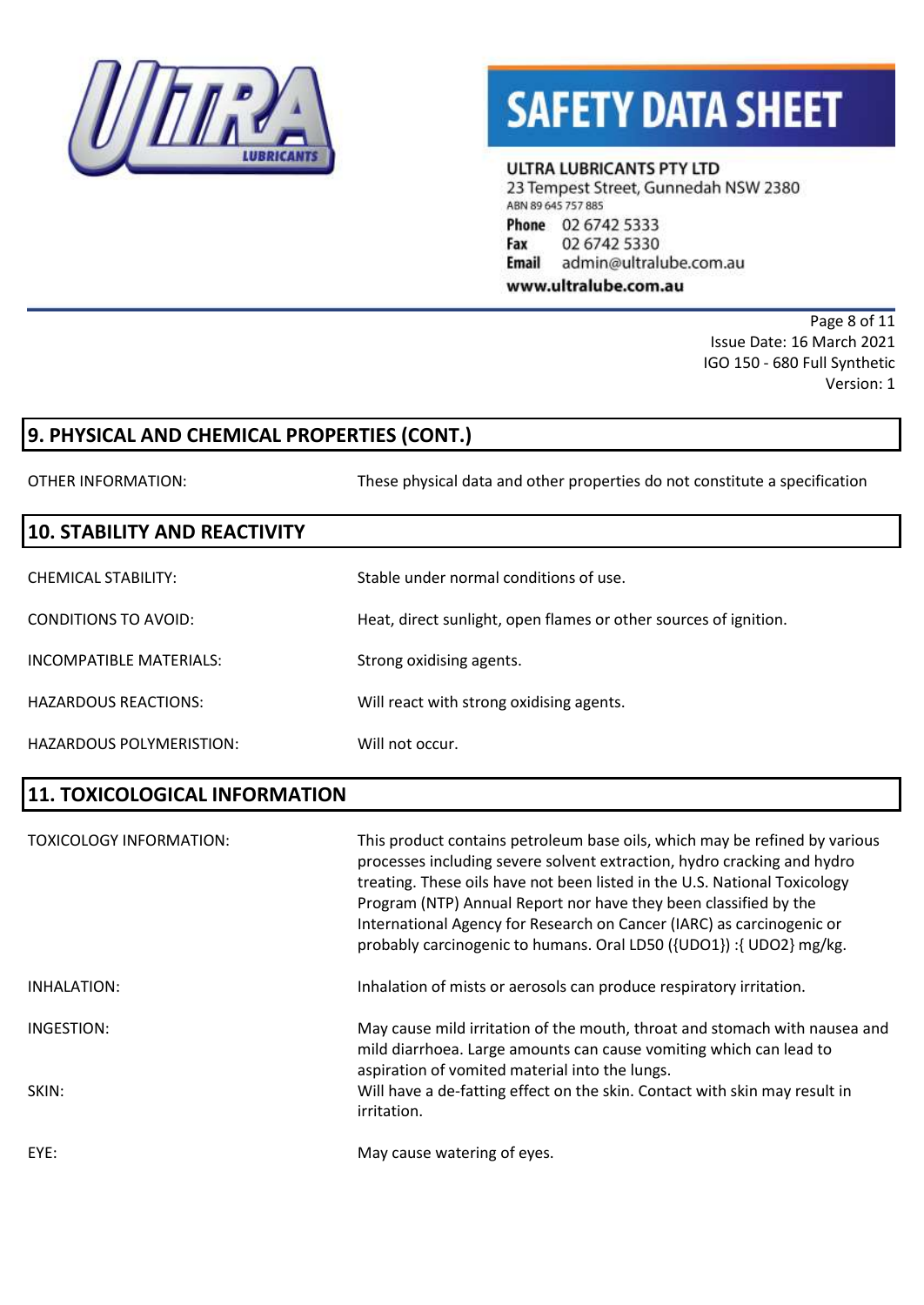

#### ULTRA LUBRICANTS PTY LTD

23 Tempest Street, Gunnedah NSW 2380 ABN 89 645 757 885 Phone 02 6742 5333 02 6742 5330 Fax **Email** admin@ultralube.com.au

www.ultralube.com.au

Page 9 of 11 Issue Date: 16 March 2021 IGO 150 - 680 Full Synthetic Version: 1

| 11. TOXICOLOGICAL INFORMATION (CONT)                  |                                                                                                                                                                                                                                                                                        |  |
|-------------------------------------------------------|----------------------------------------------------------------------------------------------------------------------------------------------------------------------------------------------------------------------------------------------------------------------------------------|--|
| <b>REPRODUCTIVE TOXICITY:</b>                         | This product contains small amounts of para-dodecylphenol. Rats when given<br>high, repeated daily doses by oral intubation experienced adverse<br>reproductive effects. The relevance of these effects to humans is uncertain.                                                        |  |
| <b>CHRONIC EFFECTS:</b>                               | Prolonged or repeated exposure may result in irritation, with the possibility<br>of dermatitis.                                                                                                                                                                                        |  |
| <b>MUTAGENICITY:</b>                                  | Mutagenic effects not known.                                                                                                                                                                                                                                                           |  |
| <b>CARCINOGENICITY:</b>                               | Product is not a known carcinogen.                                                                                                                                                                                                                                                     |  |
| <b>12. ECOLOGICAL INFORMATION</b>                     |                                                                                                                                                                                                                                                                                        |  |
| ECOLOGICAL INFORMATION:                               | Leaching and penetration through soils is generally regarded as resulting in<br>long-term persistence. Fresh or used product may be harmful to aquatic life.<br>Do not allow material to enter drains or watercourses.<br>Major constituents are expected to be readily biodegradable. |  |
| <b>13. DISPOSAL CONSIDERATIONS</b>                    |                                                                                                                                                                                                                                                                                        |  |
| DISPOSAL CONSIDERATIONS:                              | Dispose of according to federal, E.P.A. and state regulations.                                                                                                                                                                                                                         |  |
| <b>14. TRANSPORT INFORMATION</b>                      |                                                                                                                                                                                                                                                                                        |  |
| <b>ROAD &amp; RAIL TRANSPORT:</b><br>ADG REQUIREMENT  | Not classified as a Dangerous Good according to the Australian Code for the<br>Transport of Dangerous Goods by Road and Rail.                                                                                                                                                          |  |
| <b>MARITIME TRANSPORT:</b><br>IMO/IMDG REQUIREMENT    | Not classified as a Dangerous Good according to the criteria of the<br>International Maritime Dangerous Goods Code (IMDG Code) for transport by<br>sea.                                                                                                                                |  |
| <b>AIR TRANSPORT:</b><br><b>ICAO/IATA REQUIREMENT</b> | Not classified as a Dangerous Good according to the criteria of the<br>International Maritime Air Transport Association (IATA) Dangerous Goods                                                                                                                                         |  |

Regulations for transport by air.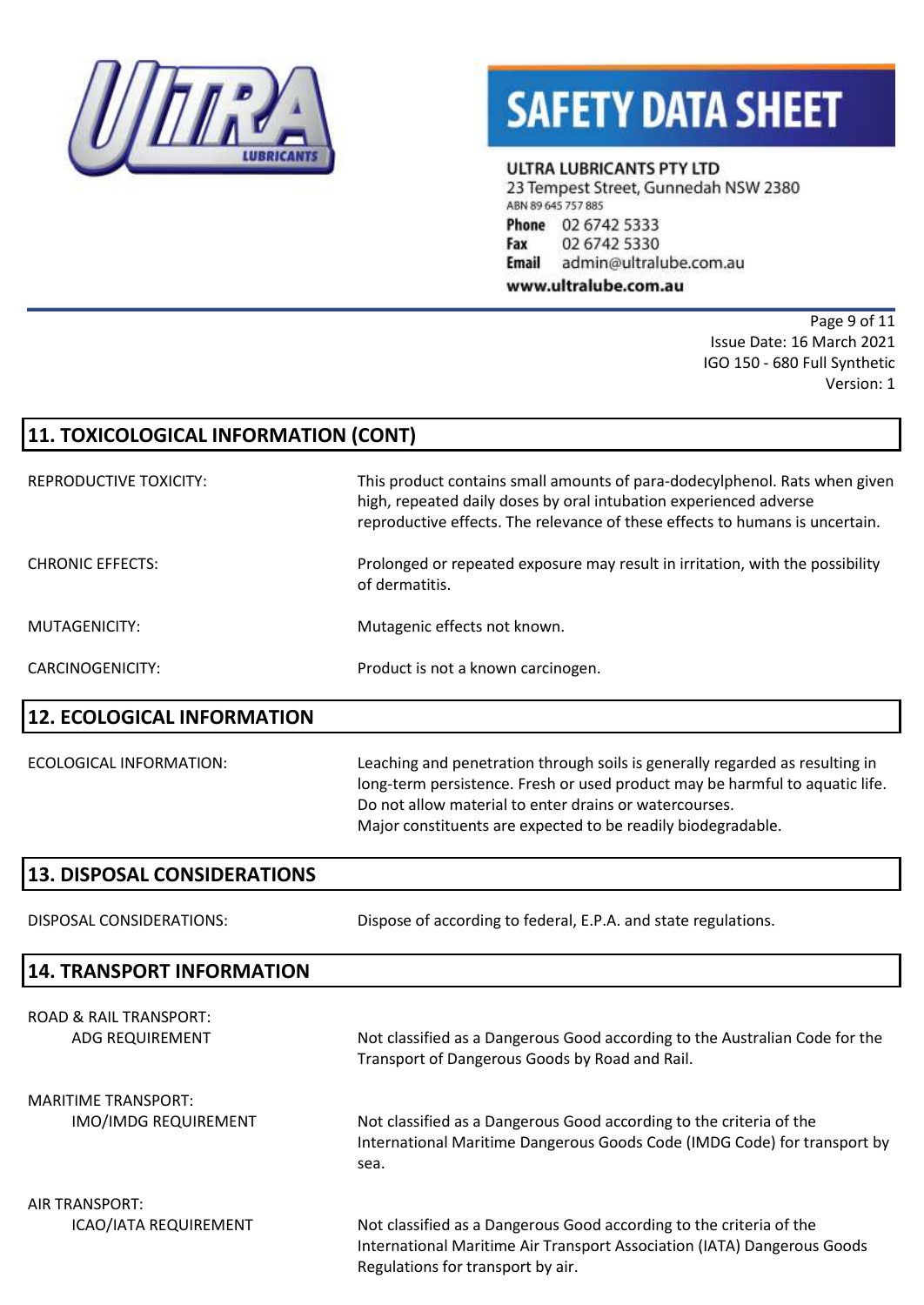

#### ULTRA LUBRICANTS PTY LTD

23 Tempest Street, Gunnedah NSW 2380 ABN 89 645 757 885 Phone 02 6742 5333 02 6742 5330 Fax

admin@ultralube.com.au Email

www.ultralube.com.au

Page 10 of 11 Issue Date: 16 March 2021 IGO 150 - 680 Full Synthetic Version: 1

| <b>15. REGULATORY INFORMATION</b> |                                                 |
|-----------------------------------|-------------------------------------------------|
| <b>POISON SCHEDULE:</b>           | Not scheduled.                                  |
| PACKING & LABELLING:              | No special packaging or labelling requirements. |
| AUSTRALIAN INVENTORY STATUS:      | All components are listed or exempted.          |
|                                   |                                                 |

### **16. OTHER INFORMATION**

CONTACT PERSON/POINT: General Manager (02) 6742 5333

This information was prepared in good faith from the best information available at the time of issue. It is based on the present level of research and to this extent we believe it is accurate. However, no guarantee of accuracy is made or implied and since conditions of use are beyond our control, all information relevant to usage is offered without warranty. The manufacturer will not be held responsible for any unauthorised use of this information or for any modified or altered versions.

If you are an employer it is your duty to tell your employees, and any others that may be affected, of any hazards described in this sheet and of any precautions that should be taken.

Safety Data Sheets are updated frequently. Please ensure you have a current copy.

LITERATURE REFERENCES: \* NOHSC: 2011 National Code of Practice for the preparation of Material Safety Data Sheets.

- \* Safe Work Australia: 2016 Preparation of Safety Data Sheets for Hazardous Chemicals
	- \* NOHSC: 1008 Approved Criteria for Classifying Hazardous Substances.
	- \* NOHSC: 10005 List of Designated Hazardous Substances.
	- \* NOHSC: 1005 Control of Workplace Hazardous Substances, National Code of Practice.
	- \* NOHSC: 2007 Control of Workplace Hazardous Substances, National Code of Practice.
	- \* NOHSC: 1003 Exposure Standards for Atmospheric Contaminants in the Occupational Environment, National Exposure Standards.

\* NOHSC: 3008 Exposure Standards for Atmospheric Contaminants in the Occupational Environment, Guidance Note.